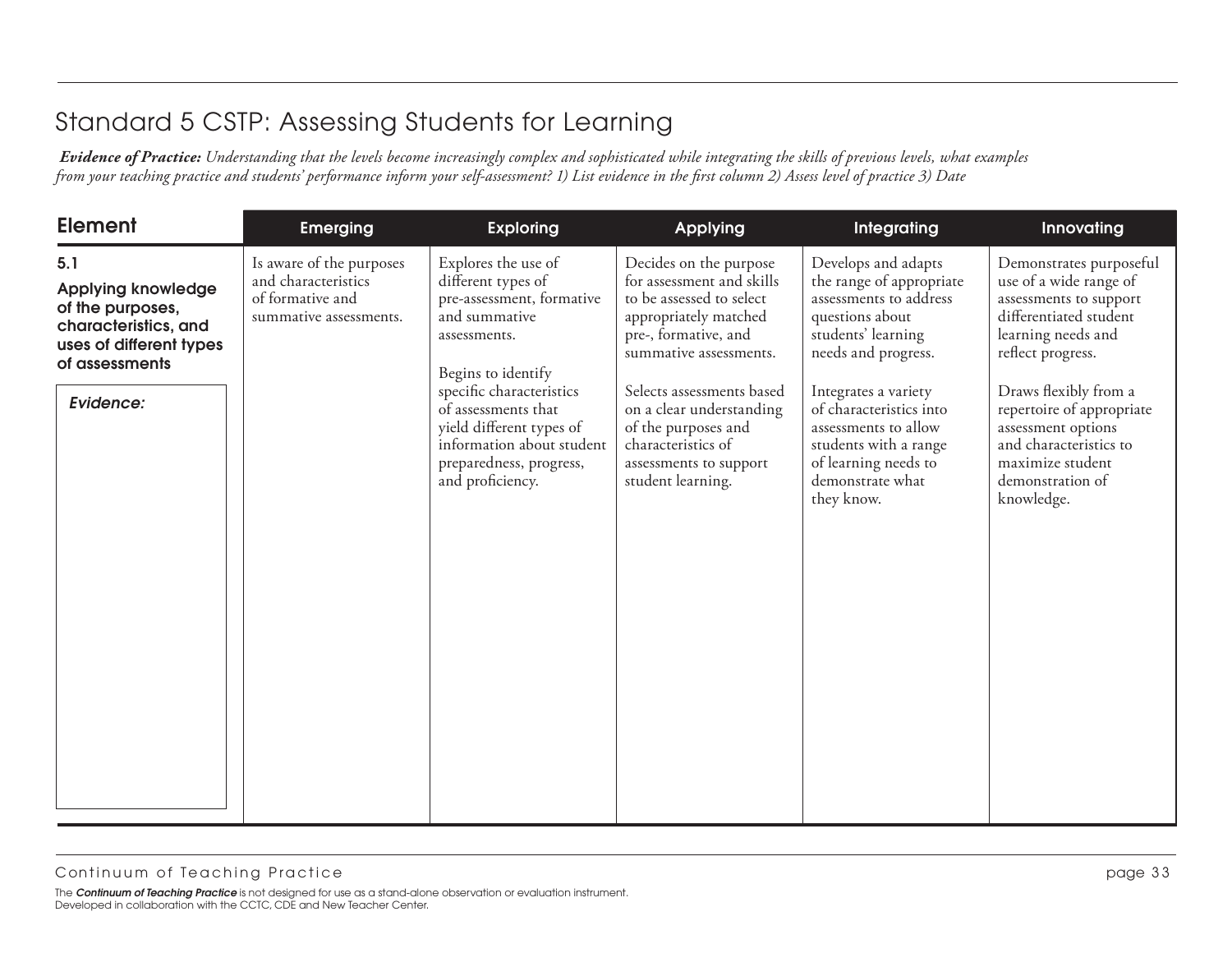| <b>Element</b>                                                                                                                  | <b>Emerging</b>                                                                                                                                                              | <b>Exploring</b>                                                                                                                                                                                       | Applying                                                                                                                                                                                         | Integrating                                                                                                                                                                                                                                                                                        | Innovating                                                                                                                                                                                                                                                                                             |
|---------------------------------------------------------------------------------------------------------------------------------|------------------------------------------------------------------------------------------------------------------------------------------------------------------------------|--------------------------------------------------------------------------------------------------------------------------------------------------------------------------------------------------------|--------------------------------------------------------------------------------------------------------------------------------------------------------------------------------------------------|----------------------------------------------------------------------------------------------------------------------------------------------------------------------------------------------------------------------------------------------------------------------------------------------------|--------------------------------------------------------------------------------------------------------------------------------------------------------------------------------------------------------------------------------------------------------------------------------------------------------|
| 5.2<br><b>Collecting and</b><br>analyzing assessment<br>data from a variety<br>of sources to inform<br>instruction<br>Evidence: | Uses data from required<br>assessments to assess<br>student learning.<br>Follows required processes<br>for data analysis and<br>draws conclusions about<br>student learning. | Explores collecting<br>additional data using<br>supplemental assessments.<br>Makes adjustments<br>in planning for single<br>lessons or sequence of<br>lessons based on analysis<br>of assessment data. | Collects a variety of<br>formal and informal<br>assessment data on<br>student learning.<br>Uses analysis of a<br>variety of data to<br>inform planning<br>and differentiation<br>of instruction. | Designs and integrates<br>an assessment plan that<br>provides formal and<br>informal assessment data<br>on student learning.<br>Uses data analysis of<br>a broad range of<br>assessments to provide<br>comprehensive<br>information to<br>guide planning and<br>differentiation of<br>instruction. | Infuses assessments<br>strategically and<br>systematically throughout<br>instruction to collect<br>ongoing assessment data<br>appropriate for the<br>range of learning needs.<br>Uses results of ongoing<br>data analysis to plan<br>and differentiate<br>instruction for maximum<br>academic success. |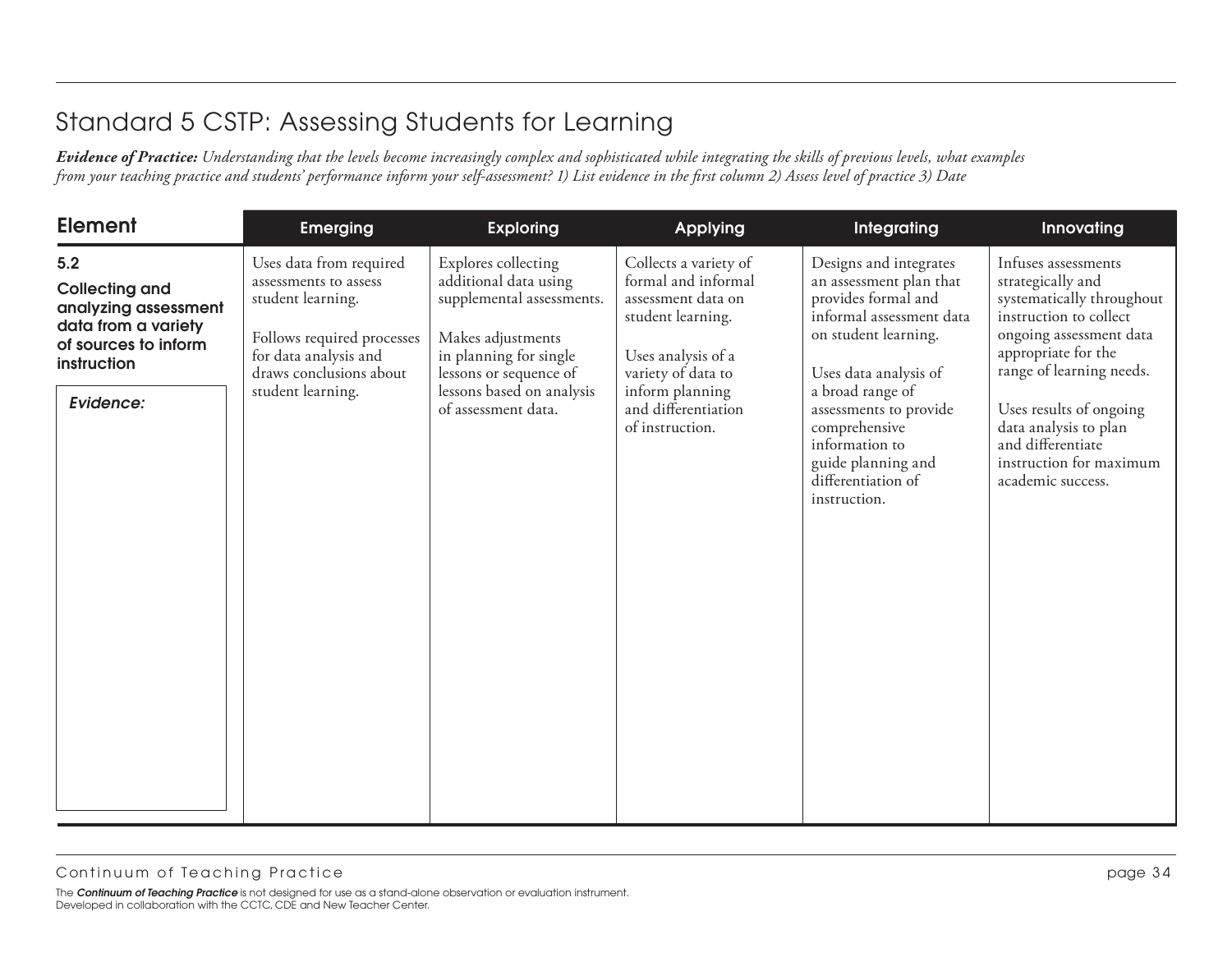| <b>Element</b>                                                                                                  | <b>Emerging</b>                                                                                     | <b>Exploring</b>                                                                                                                                      | Applying                                                                                                                                                                   | Integrating                                                                                                                                                          | Innovating                                                                                                                                                     |
|-----------------------------------------------------------------------------------------------------------------|-----------------------------------------------------------------------------------------------------|-------------------------------------------------------------------------------------------------------------------------------------------------------|----------------------------------------------------------------------------------------------------------------------------------------------------------------------------|----------------------------------------------------------------------------------------------------------------------------------------------------------------------|----------------------------------------------------------------------------------------------------------------------------------------------------------------|
| 5.3<br>Reviewing data, both<br>individually and with<br>colleagues, to monitor<br>student learning<br>Evidence: | Reviews and monitors<br>available assessment data<br>as required by site and<br>district processes. | Reviews and monitors<br>additional assessment<br>data individually and<br>with colleagues and<br>identifies learning needs<br>of individual students. | Reviews and monitors<br>a variety of data on<br>student learning<br>individually and with<br>colleagues to identify<br>trends and patterns<br>among groups<br>of students. | Reviews and monitors<br>a broad range of data<br>individually and with<br>colleagues to analyze<br>student thinking and<br>identify underlying<br>causes for trends. | Facilitates collaborative<br>work and fosters<br>colleagues ability to<br>identify and address<br>underlying causes for<br>achievement patterns<br>and trends. |
|                                                                                                                 |                                                                                                     |                                                                                                                                                       |                                                                                                                                                                            |                                                                                                                                                                      |                                                                                                                                                                |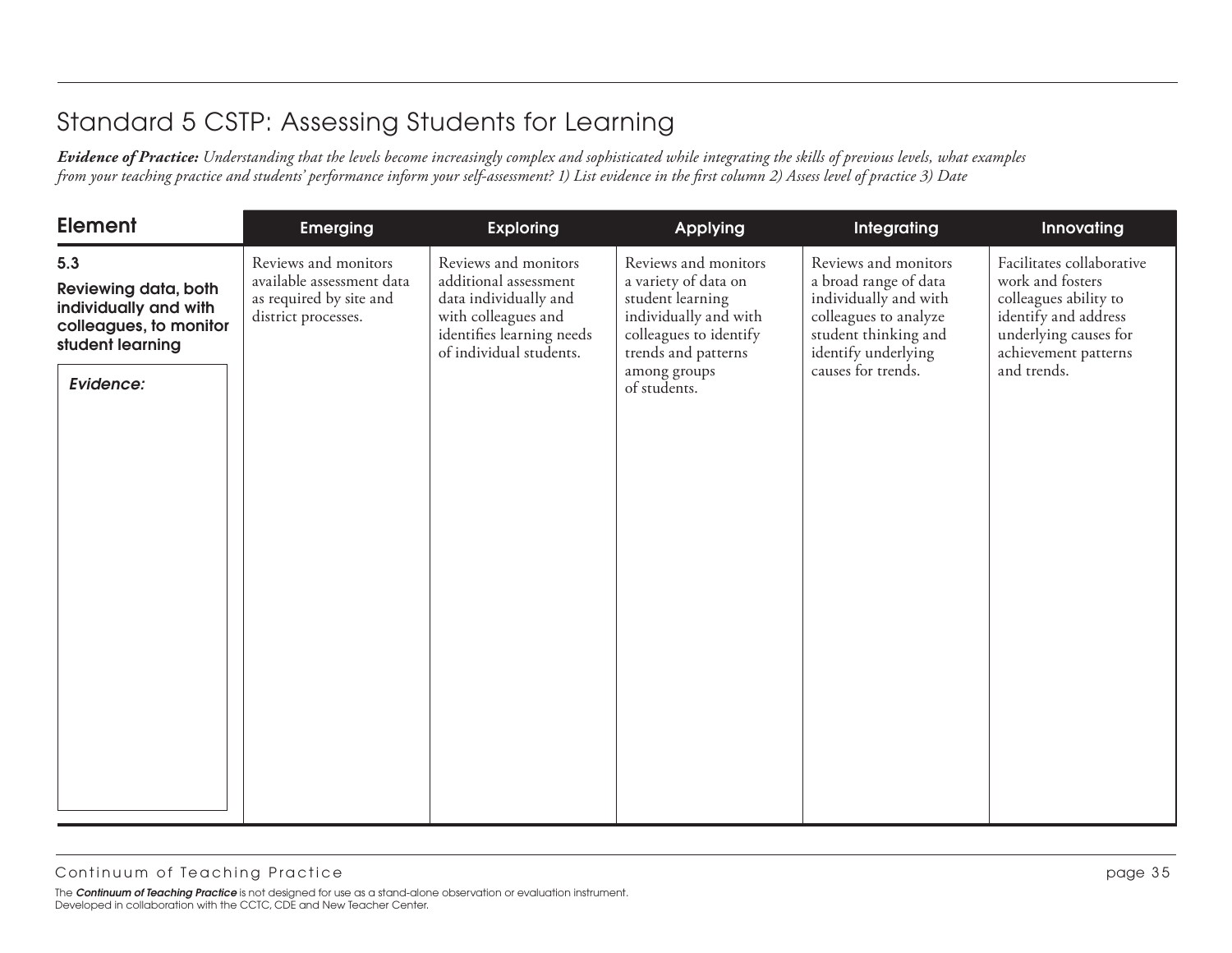| <b>Element</b>                                                                                                                              | <b>Emerging</b>                                                                                                                                                             | <b>Exploring</b>                                                                                                                                                                                                                                                            | <b>Applying</b>                                                                                                                                                                                                                       | <b>Integrating</b>                                                                                                                                                                                                                                                                                                                                              | Innovating                                                                                                                                                                                                                                                                                                                                                   |
|---------------------------------------------------------------------------------------------------------------------------------------------|-----------------------------------------------------------------------------------------------------------------------------------------------------------------------------|-----------------------------------------------------------------------------------------------------------------------------------------------------------------------------------------------------------------------------------------------------------------------------|---------------------------------------------------------------------------------------------------------------------------------------------------------------------------------------------------------------------------------------|-----------------------------------------------------------------------------------------------------------------------------------------------------------------------------------------------------------------------------------------------------------------------------------------------------------------------------------------------------------------|--------------------------------------------------------------------------------------------------------------------------------------------------------------------------------------------------------------------------------------------------------------------------------------------------------------------------------------------------------------|
| 5.4<br><b>Using assessment data</b><br>to establish learning<br>goals and to plan,<br>differentiate, and<br>modify instruction<br>Evidence: | Uses data from<br>assessments provided<br>by site and district to<br>set learning goals for<br>the class.<br>Plans instruction using<br>available curriculum<br>guidelines. | Uses data from available<br>assessments to establish<br>content based learning<br>goals for class and<br>individual students<br>in single lessons or<br>sequence of lessons.<br>Plans adjustments in<br>instruction to address<br>learning needs of<br>individual students. | Uses a variety of<br>assessment data to<br>set student learning<br>goals for content and<br>academic language.<br>Plans differentiated<br>lessons and modifications<br>to instruction to<br>meet students' diverse<br>learning needs. | Uses a broad range of<br>data to set learning goals<br>for content and academic<br>language that are<br>integrated across content<br>standards for individuals<br>and groups.<br>Plans differentiated<br>instruction targeted to<br>meet individual and group<br>learning needs<br>and modifies lessons<br>during instruction based<br>on informal assessments. | Reflects on data<br>continuously to make<br>ongoing refinements<br>to learning goals for<br>content and academic<br>language for the full range<br>of students.<br>Uses data systematically<br>to refine planning,<br>differentiate instruction,<br>and make ongoing<br>adjustments to match<br>the evolving learning<br>needs of individuals<br>and groups. |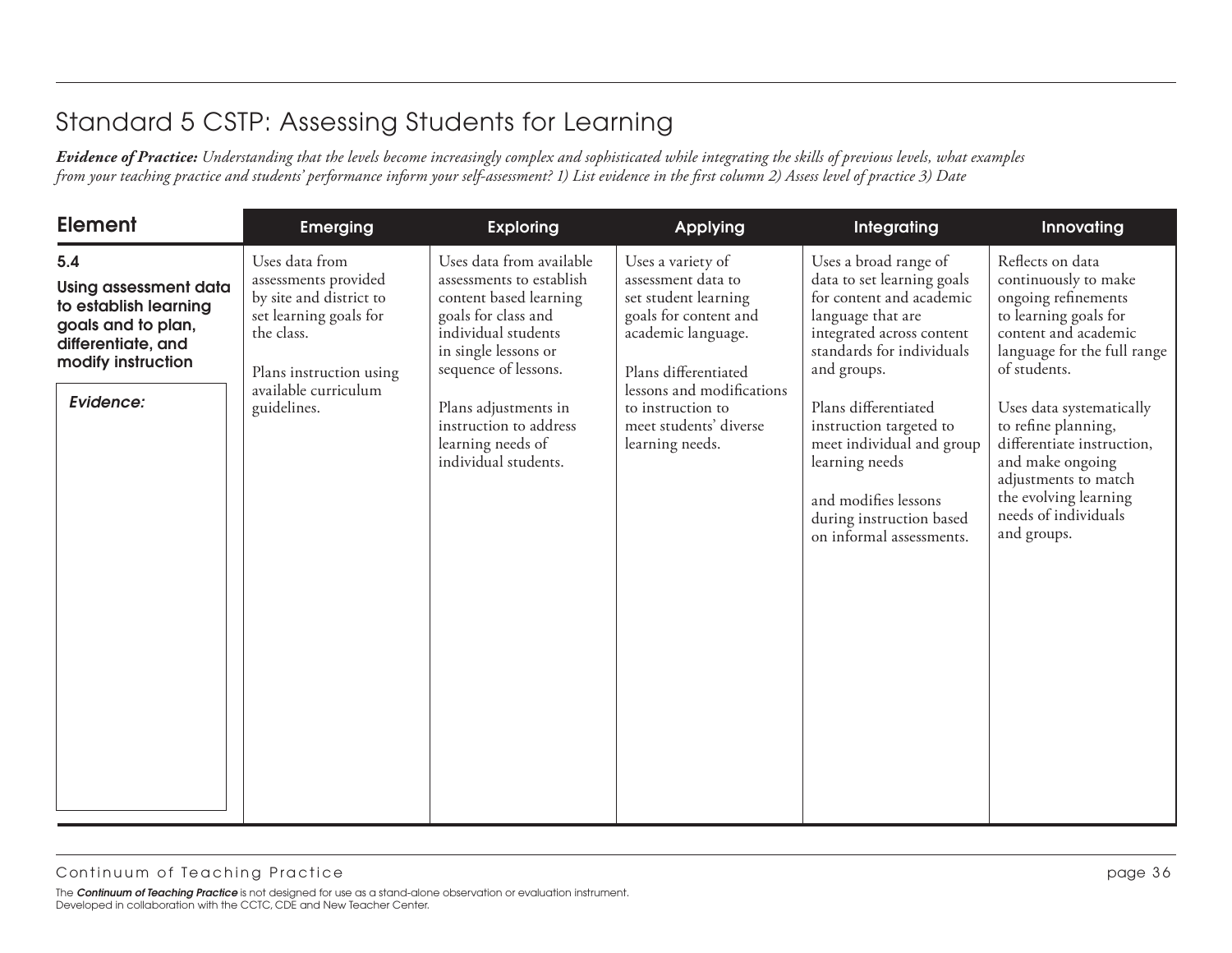*Evidence of Practice: Understanding that the levels become increasingly complex and sophisticated while integrating the skills of previous levels, what examples from your teaching practice and students' performance inform your self-assessment? 1) List evidence in the first column 2) Assess level of practice 3) Date*

| <b>Element</b>                                                                                           | <b>Emerging</b>                                                                                                                                         | <b>Exploring</b>                                                                                                                                             | Applying                                                                                                                                       | Integrating                                                                                                                                          | Innovating                                                                                                                                     |
|----------------------------------------------------------------------------------------------------------|---------------------------------------------------------------------------------------------------------------------------------------------------------|--------------------------------------------------------------------------------------------------------------------------------------------------------------|------------------------------------------------------------------------------------------------------------------------------------------------|------------------------------------------------------------------------------------------------------------------------------------------------------|------------------------------------------------------------------------------------------------------------------------------------------------|
| 5.5<br><b>Involving all students</b><br>in self-assessment,<br>goal setting*, and<br>monitoring progress | Informs students<br>about lesson objectives,<br>outcomes, and summative<br>assessment results.<br>Recognizes the need for<br>individual learning goals. | Begins to encourage<br>students to establish<br>learning goals through<br>single lessons or sequence<br>of lessons that include<br>goal setting exercises.   | Models and scaffolds<br>student self-assessment<br>and goal setting processes<br>for learning content<br>and academic language<br>development. | Implements structures for<br>students to self-assess and<br>set learning goals related<br>to content, academic<br>language and<br>individual skills. | Provides systematic<br>opportunities for<br>student self-assessment,<br>goal setting, and<br>monitoring progress.                              |
| Evidence:                                                                                                | Monitors progress<br>using available tools<br>for recording.                                                                                            | Provides students with<br>opportunities in single<br>lessons or sequence of<br>lessons to monitor their<br>own progress toward class<br>or individual goals. | Guides students to<br>monitor and reflect<br>on progress on a<br>regular basis.                                                                | Integrates student self-<br>assessment, goal setting,<br>and monitoring progress<br>across the curriculum.                                           | Develops students'<br>meta-cognitive skills<br>for analyzing progress<br>and refining goals towards<br>high levels of academic<br>achievement. |

*\* Consider the inclusion of English Language Development or Academic English goals along with content goals.*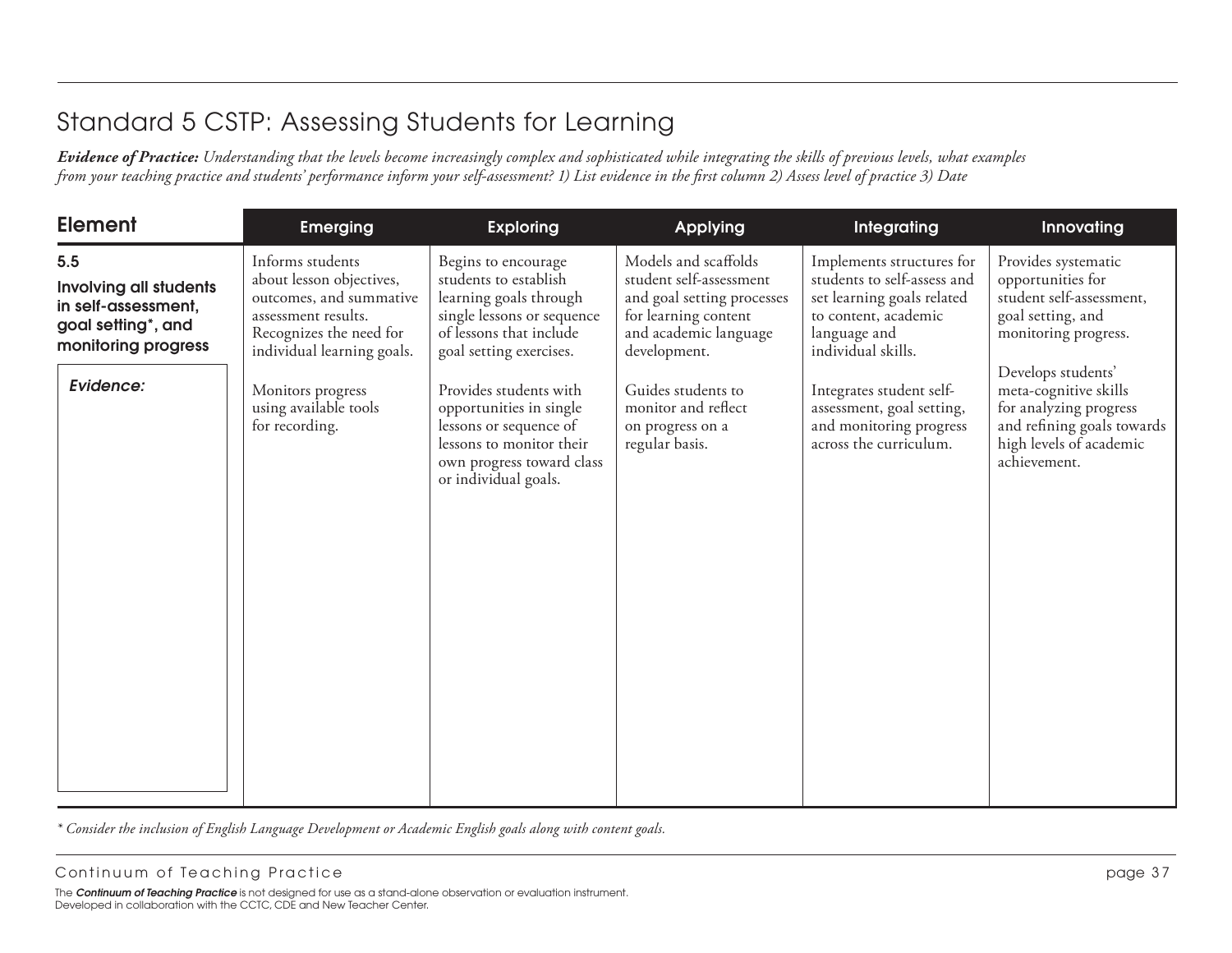| <b>Element</b>                                                                                                                               | <b>Emerging</b>                                                                                                                                        | <b>Exploring</b>                                                                                                                                                                                           | <b>Applying</b>                                                                                                                                                                                                                                                                                    | Integrating                                                                                                                                                                      | Innovating                                                                                                                                                                                                |
|----------------------------------------------------------------------------------------------------------------------------------------------|--------------------------------------------------------------------------------------------------------------------------------------------------------|------------------------------------------------------------------------------------------------------------------------------------------------------------------------------------------------------------|----------------------------------------------------------------------------------------------------------------------------------------------------------------------------------------------------------------------------------------------------------------------------------------------------|----------------------------------------------------------------------------------------------------------------------------------------------------------------------------------|-----------------------------------------------------------------------------------------------------------------------------------------------------------------------------------------------------------|
| 5.6<br><b>Using available</b><br>technologies to assist<br>in assessment, analysis,<br>and communication<br>of student learning<br>Evidence: | Uses available technology<br>to record assessments,<br>determine proficiency<br>levels, and make required<br>communications about<br>student learning. | Explores use of additional<br>technologies to implement<br>individual assessments,<br>record results,<br>and communicate<br>with administration,<br>colleagues, and<br>families about<br>student learning. | Uses technology to<br>design and implement<br>assessments, record<br>and analyze results,<br>and communicate<br>about student learning<br>with administration,<br>colleagues, families, and<br>students. Ensures that<br>communications are<br>received by those who lack<br>access to technology. | Integrates a variety<br>of technologies into<br>the development,<br>implementation,<br>analysis of assessments,<br>and communication<br>of student learning to<br>all audiences. | Uses a wide range of<br>technologies to design,<br>implement, and analyze<br>assessments and<br>provides for in<br>depth and ongoing<br>communication<br>regarding student<br>learning for all audiences. |